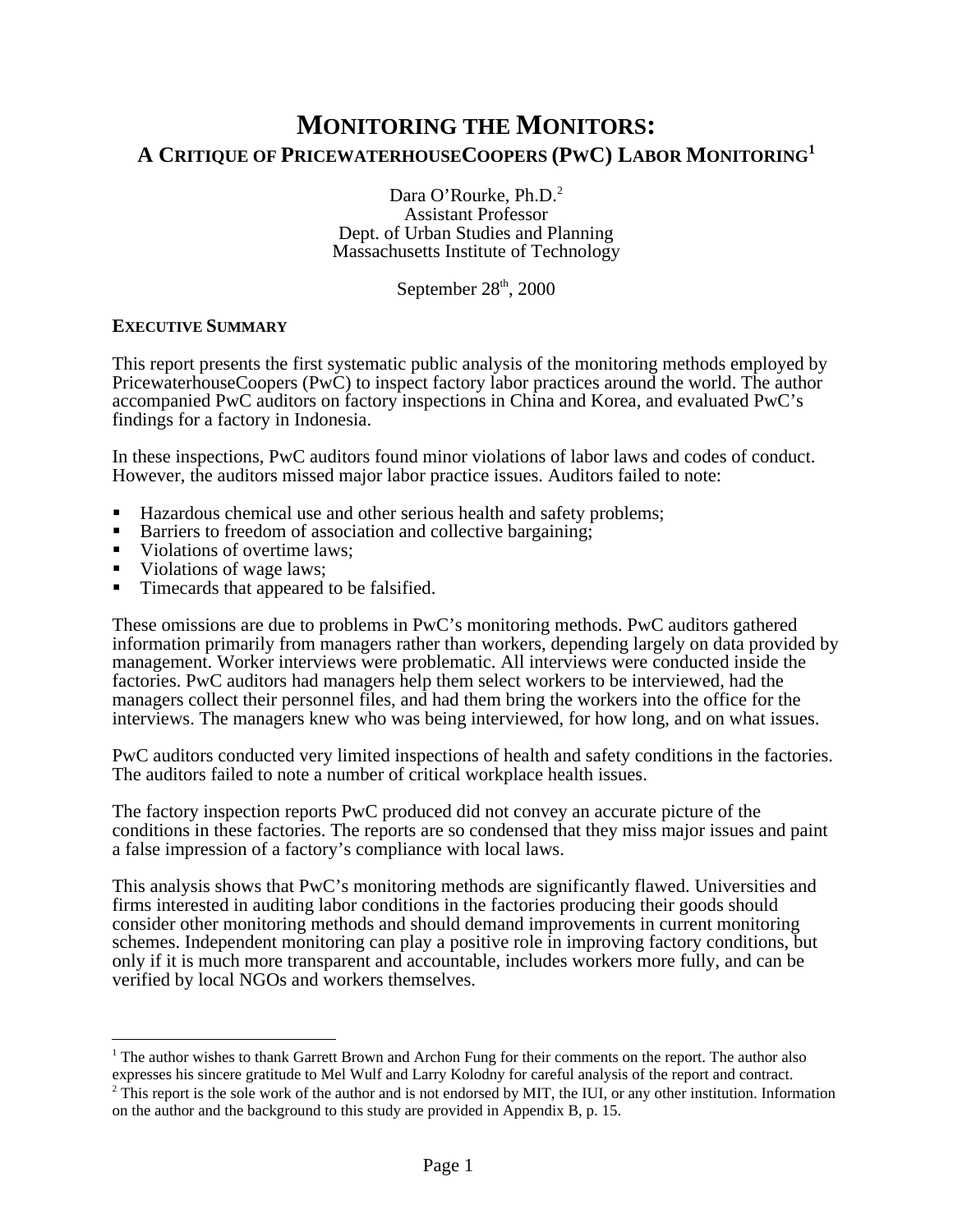### **INTRODUCTION**

One of the key issues surrounding "sweatshop" issues today involves the development of systems for monitoring conditions in the thousands of factories around the world which produce garments, shoes, toys, and other goods. Governments, non-governmental organizations, and multinational firms are all currently working to develop systems and protocols to track production practices and treatment of workers in far-flung supply chains. Monitoring labor practices has become a linchpin of efforts to analyze and improve factory conditions around the world.

This report presents an assessment of the world's largest private monitor of labor and environmental practices – PricewaterhouseCoopers (PwC). PwC performed over 6,000 factory audits in 1999, including monitoring for Nike, Disney, Walmart, the Gap, Jones Apparel, and other multinational shoe, garment, and toy companies. PwC also monitors for a number of universities and their licensees. PwC is leading the development of corporate monitoring systems and is poised to become one of the main auditors for, and most influential participants in, the Fair Labor Association and the Worldwide Responsible Apparel Production (WRAP) monitoring programs. In many ways, PwC is setting the standard for what corporate monitors will do, how they will do it, and how much they will charge.

Until now, because their reports are secret, no independent analyst has been able to evaluate the monitoring procedures of PwC or any of the other main auditing firms. This report thus presents the first detailed assessment of PwC's monitoring methods and audit tools. The findings of this report provide clear evidence of the limitations of PwC's monitoring systems. This should send a cautionary note to universities, manufacturers, and others considering hiring monitors or joining monitoring initiatives involving firms such as PwC.

The report is based on an analysis of PwC's written auditing protocols and a detailed assessment of factory audits conducted by PwC auditors in Shanghai, China and Seoul, Korea. The analysis for this report was conducted while doing research for the Independent University Initiative (IUI), a research project supported by Harvard, Notre Dame, Ohio State, the University of California, and the University of Michigan. This report however, is neither endorsed nor sanctioned by these universities or the IUI.

It should be noted that all of the problems identified during this research occurred while PwC auditors knew they were under close scrutiny. PwC auditors were informed months in advance that I would accompany them on these audits. Presumably, PwC sent their best, most experienced auditors to conduct these inspections, and these were representative of PwC's general auditing procedures. This raises even greater concerns about normal auditing procedures.

# **WHAT PWC MISSED**

The most striking finding from analyzing PwC's monitoring protocols is not what they found, but rather what their monitors missed in their factory audits. I accompanied PwC auditors on their inspections of garment factories in China and Korea. After reviewing the reports PwC produced for the audits which I participated in, it is clear that PwC auditors overlooked major violations of local labor laws and corporate codes of conduct, including:

ß Hazardous chemical use. Benzene, a carcinogenic chemical, was being used as a spot cleaner in both the Korean and Indonesian factories. This was a clear violation of company codes of conduct and a direct threat to worker health. PwC failed to note the chemical's use in either factory.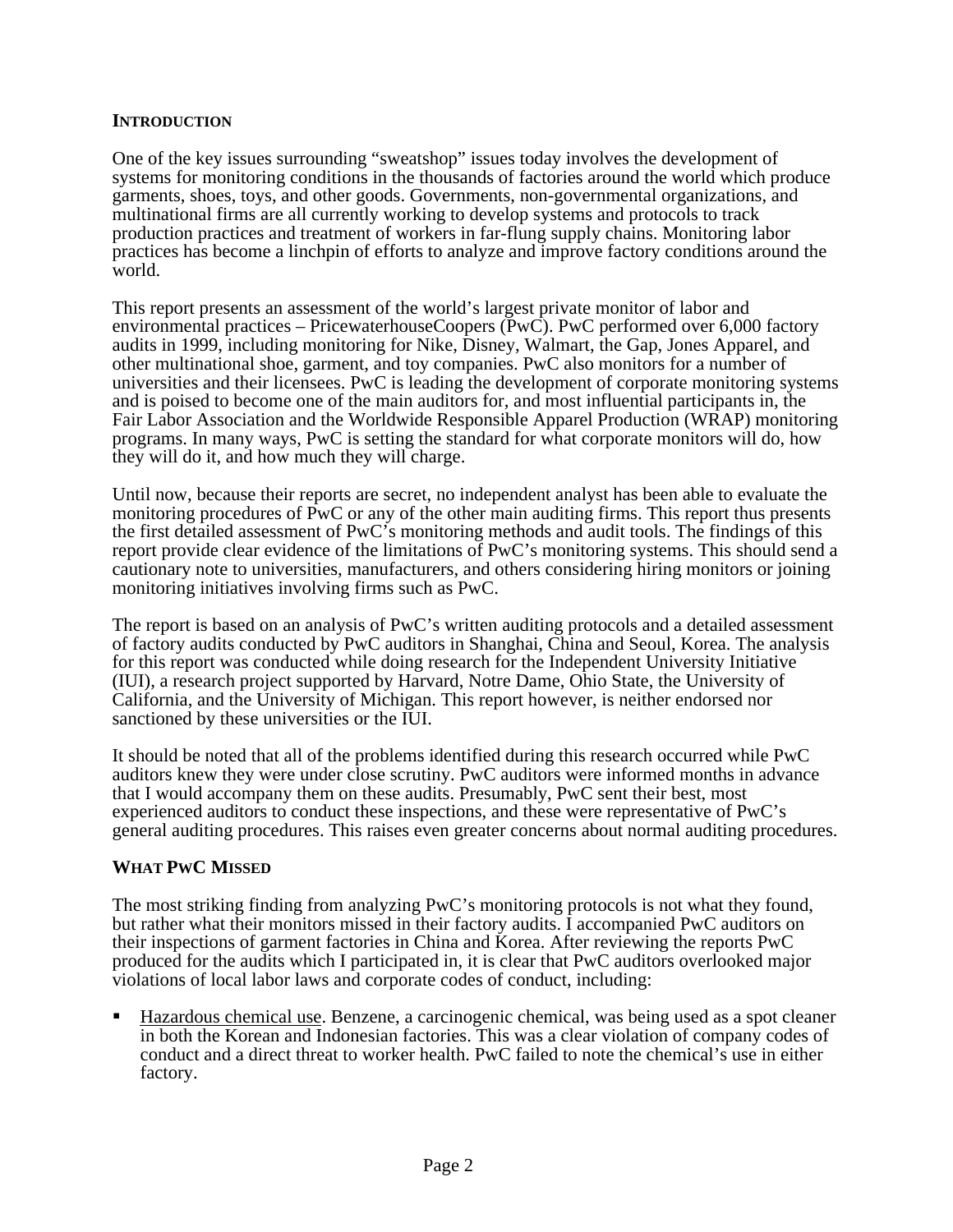- ß Barriers to freedom of association and collective bargaining. In the Chinese factory the union was run by management. PwC failed to note this in their report. PwC auditors failed to identify barriers to worker organizing in China and Korea. In the Korean factory, PwC auditors skipped over all interview questions regarding freedom of association during the worker interviews. The auditor explained this omission by saying, "There is no union in this factory, so I don't need to ask these questions." PwC reported that both of these factories were in full compliance with freedom of association requirements. For the IUI project, PwC audited 13 factories in 7 countries – including countries that are alleged to block free trade unions – but found no cases of noncompliance on freedom of association issues in any of the plants.
- ß Violations of overtime laws. In the Korean factory, overtime was neither recorded nor paid. Even on the day we were in the factory the workers were working overtime (based on our interviews and visual inspection). Nonetheless, PwC failed to note overtime violations in their report and rated the factory as "Acceptable" on working hours issues. In the Chinese factory, PwC auditors actually made verbal recommendations to the factory managers on how to exceed national overtime laws.
- ß Violations of wage laws. In the Chinese factory, workers were paid through a piece-rate system that required workers to work overtime at a rate that was actually less than the minimum wage. Workers were working overtime to catch up with their required quotas. PwC failed to discuss the piece rate pay system in their report or to recommend procedures to bring wages into compliance with local laws. PwC auditors in Korea recommended that the factory circumvent overtime wage laws by paying a "bonus" wage to workers instead of legally mandated overtime wages.
- ß Timecards that appeared to be falsified. PwC auditors failed to note that workers timecards were written by hand in the same pen, indicating likely falsification of time cards, in the Chinese and Korean factories. PwC auditors asked managers in the opening meeting to supply time cards and other factory records, allowing them enough time to alter these records. PwC auditors took factory records at face value, rarely questioning or verifying information.
- ß Health and safety violations. In addition to overlooking benzene and other chemical exposures in the Korean factory, PwC auditors failed to note worker exposures to chemicals and machine hazards in the Chinese factory. For instance, workers in a hot dyeing section had no protective equipment (no shoes, no gloves, no eye protection), and workers in a cutting room had no protective gloves or machine guards. Workers in the Korean and Indonesian factory were exposed to other carcinogenic chemicals, in addition to benzene, which PwC failed to report.

The PwC auditors also failed to adequately assess issues of sexual harassment, discrimination, deductions from workers' pay, and disciplinary practices.

### **MANAGEMENT BIAS IN PWC'S AUDITS**

PwC employs a standard audit tool for all of their monitoring around the world. The PwC auditing program is focused and designed primarily to solicit information from factory managers, rather than workers. The program includes efforts to prepare managers for the process, provides guarantees to managers about confidentiality, and even involves sending them a questionnaire before hand to prepare them for many of the issues that will be evaluated.

Most information is gathered from managers. In the Chinese factory, the managers were actually asked to enter wages and hours data into the PwC spreadsheet. Worker interviews were also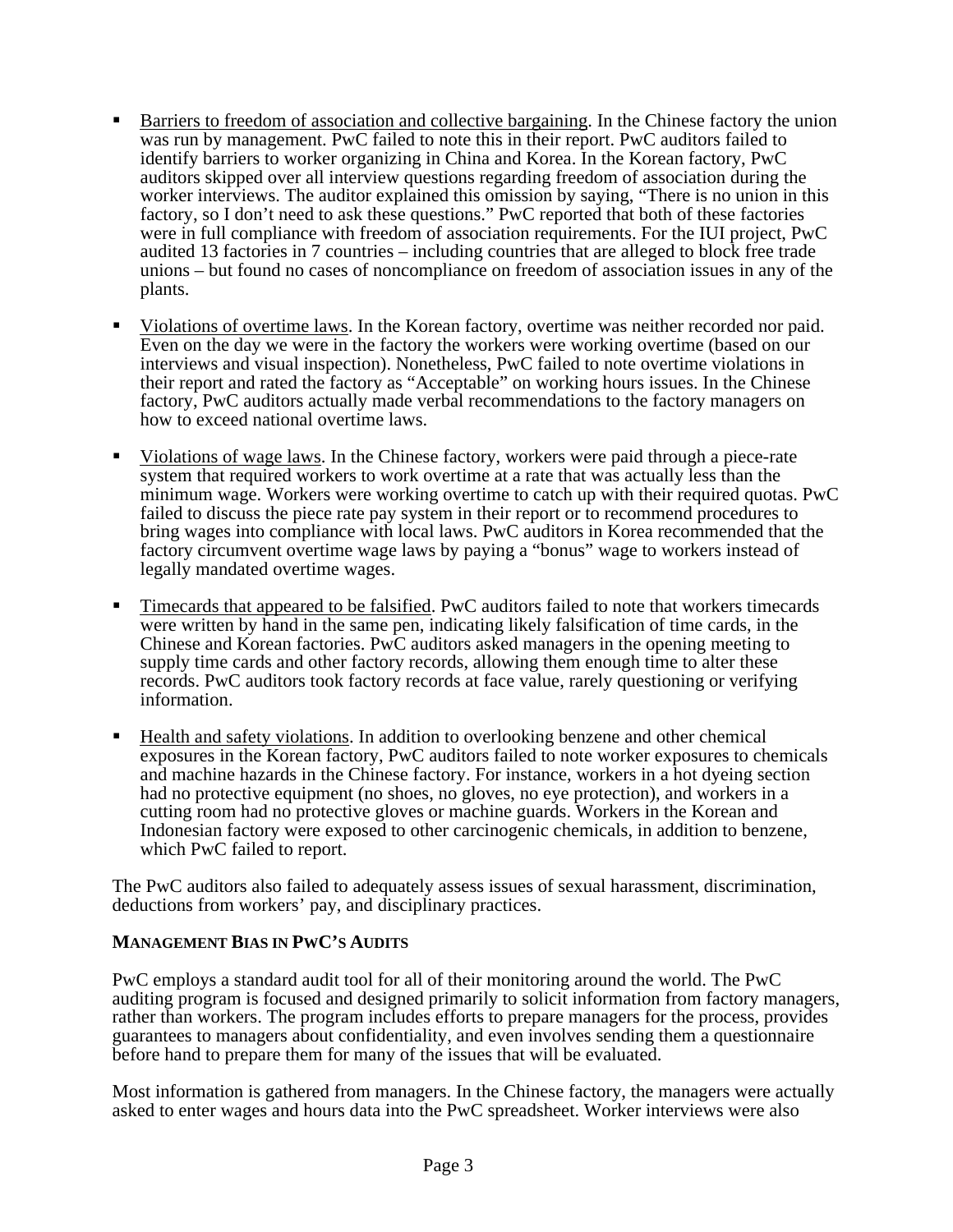biased towards management. PwC auditors asked the managers to help them select workers to be interviewed, had the managers collect the workers' personnel files, and then had them bring the workers into the office for the interviews. The managers knew who was being interviewed, for how long, and on what issues.

The PwC monitoring system failed to protect against the major challenge of evaluating factory conditions – access to reliable information on normal operating conditions. To understand normal operating conditions, it is necessary to gather sensitive information from workers and other sources. The PwC auditing methodology largely ignores these crucial, non-management, sources of information. Factory managers have incentives to cover up or hide problems, and they are given ample opportunity to do just that.

### **FAILURES TO COLLECT INFORMATION FROM WORKERS**

The PwC program does not effectively gather information from workers. There is no pre-visit information collected from workers and no opening or closing meetings with workers. There is no protocol to explain the program to workers. There is no strategy for helping workers collect and then provide accurate, verifiable information. Workers are not given the chance to gather information before the audit, such as recent pay stubs or records of pieces worked on specific days to compare to management reported hours and wages. Workers don't have records in front of them to compare to management records. Workers are chosen "at random" throughout the plant.

All worker interviews were conducted on-site, inside the factory. In the China case, the interviews were conducted in a manager's office. In the Korea case, the interviews were conducted in a hallway just outside the manager's office. This opens the workers to potential intimidation and reprisals for critical comments.

The interviews were conducted from a standard interview form. The PwC auditor in China read the questions without looking up at the workers. Each interview lasted between 7 and 10 minutes. In Korea, both of the auditors were young male accountants.

The weakness of the auditing tool was compounded by its poor implementation. Many questions were skipped during the interview. The PwC auditor decided it was not necessary or useful to ask certain questions. In the Korea case, the auditor skipped entirely the sections on Freedom of Association and collective bargaining, and often omitted questions on discrimination, forced labor, and child labor.

The PwC program does not attempt to systematically compare what managers say to what workers say. There is no protocol for assisting auditors to compare management and worker statements, impressions, and overall analyses of key issues.

PwC failed to take seriously the challenges of interviewing workers or to establish a context within which sensitive issues could be discussed. Little effort was made to establish a relationship and rapport with workers. From my experience inspecting over 100 factories in Asia, interviewing workers in a factory conference room (with managers sometimes within earshot) is very unlikely to elicit honest and critical perspectives. Workers need a reason to be candid. Incentives are currently aligned against workers taking any risks by reporting problems. The challenge of getting accurate information on very sensitive subjects from potentially vulnerable workers should not be under-estimated.

PwC made no effort to talk to workers outside of the factory such as in their homes or in local gathering places. No effort was made to get information through intermediaries –people or organizations workers trust – such as NGOs, neighborhood organizations, church groups, unions,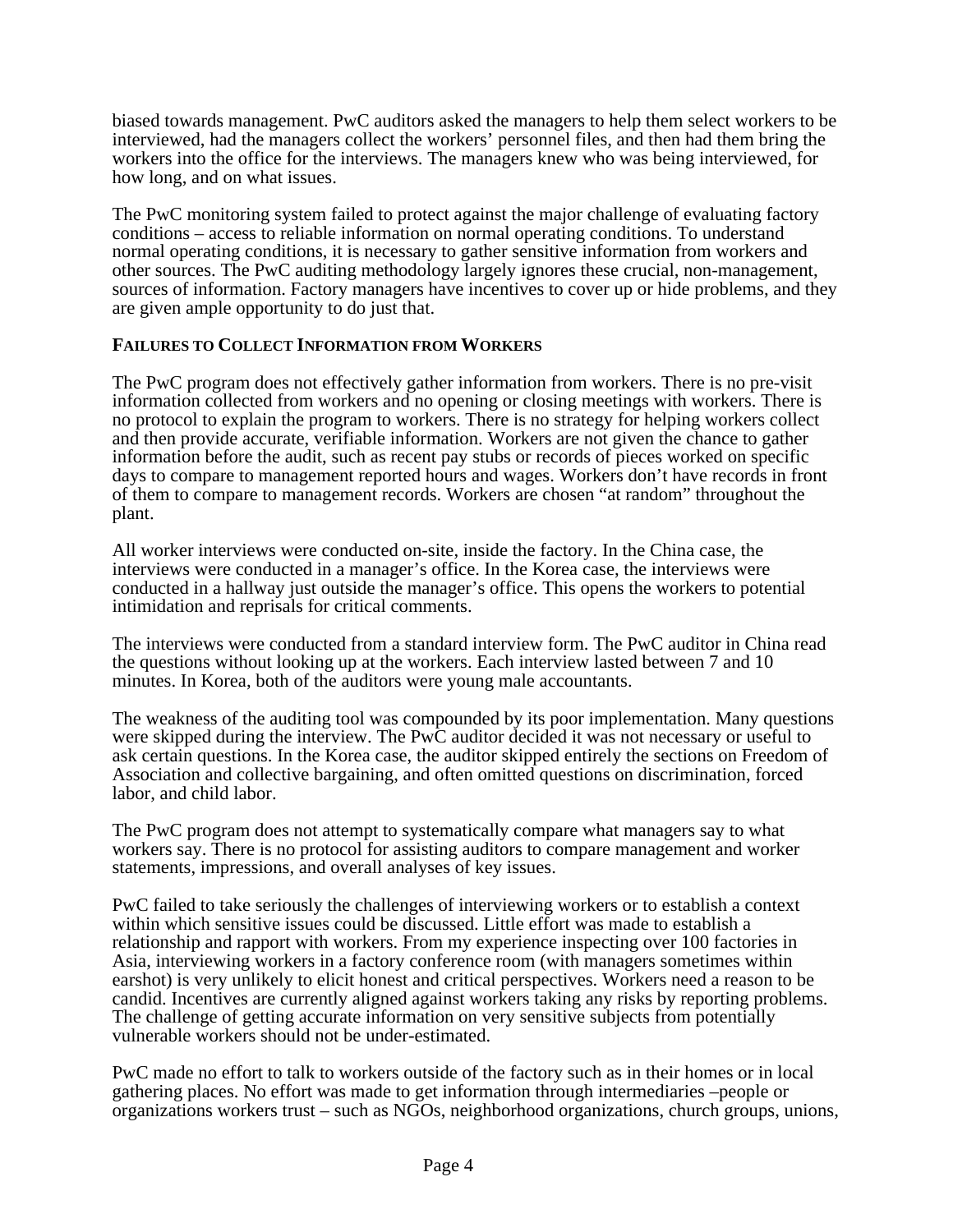local researchers, or newspaper reporters. PwC also failed to use safer means of soliciting information from workers such as anonymous complaint procedures, postage paid mailers, or telephone hotlines.

## **FAILURES TO ASSESS RESTRAINTS ON FREEDOM OF ASSOCIATION**

The PwC program did not adequately address sensitive issues such as freedom of association, collective bargaining, or forced labor. The PwC auditing tools and interview procedures failed to assess the underlying context for workers rights or organizing.

As mentioned, in the seven countries in which PwC conducted audits for the Independent University Initiative study, it found not one case of noncompliance on freedom of association or collective bargaining issues. These inspections included factories in countries in which repression of free trade unions is alleged, including China, Mexico, Pakistan, and El Salvador. In their program, PwC did not evaluate whether a factory in China with a management controlled union was in compliance with freedom of association codes, or whether a factory in Mexico with a government-controlled union was in compliance.

In the PwC monitoring program there were no questions asked which would gather information on how workers currently collectively respond to problems. Or what they do if their pay is reduced or withheld or delayed? Or what they do if their managers force them to work overtime against their will? And there were no questions that would get at the atmosphere for worker associations. In the cases where unions did exist, PwC failed to evaluate whether the union was a government-controlled, management-controlled, or an independent worker organization.

It is also unlikely that PwC's interview questions could ascertain accurate information on forced or child labor if it existed in a factory. The program fails to take seriously the difficulty of persuading workers who are under threats of physical or psychological punishment to provide accurate information. The program appeared to assume that factory managers would provide this information honestly.

### **FAILURES TO ADEQUATELY ASSESS HEALTH AND SAFETY PROBLEMS**

The PwC auditors did not conduct adequate health and safety inspections. Many developing countries have quite strict health and safety laws on the books. Korea for instance has laws equivalent to US OSHA. The PwC checklists were so general and vague that they could not evaluate if a factory in Korea is in compliance with local laws, or even whether the factory is providing a safe and healthy workplace.

Even for low-tech garment factories, the PwC audit program missed most key health and safety issues such as ergonomics, stress, noise, heat, chemical exposures (from spot removers), blood borne pathogens (from tagging guns), airborne particulates, electrical hazards, or training and hazard communication programs. Despite the widespread availability of effective checklists on all of these issues, the list used by  $Pw\bar{C}$  omitted many crucial items.

Interviews with workers also failed to evaluate important health and safety issues. Interviews and the walk-throughs did not adequately assess hazards associated with certain jobs, specific exposures, personal protective equipment (PPE) and training for exposed workers, individual illnesses and accidents, or worker concerns about general health and safety issues. PwC did not analyze existing safety programs, employee training, or equipment and facilities.

The PwC audit methodology also failed to interview or study the conditions of workers that face hazardous exposures in specific production areas.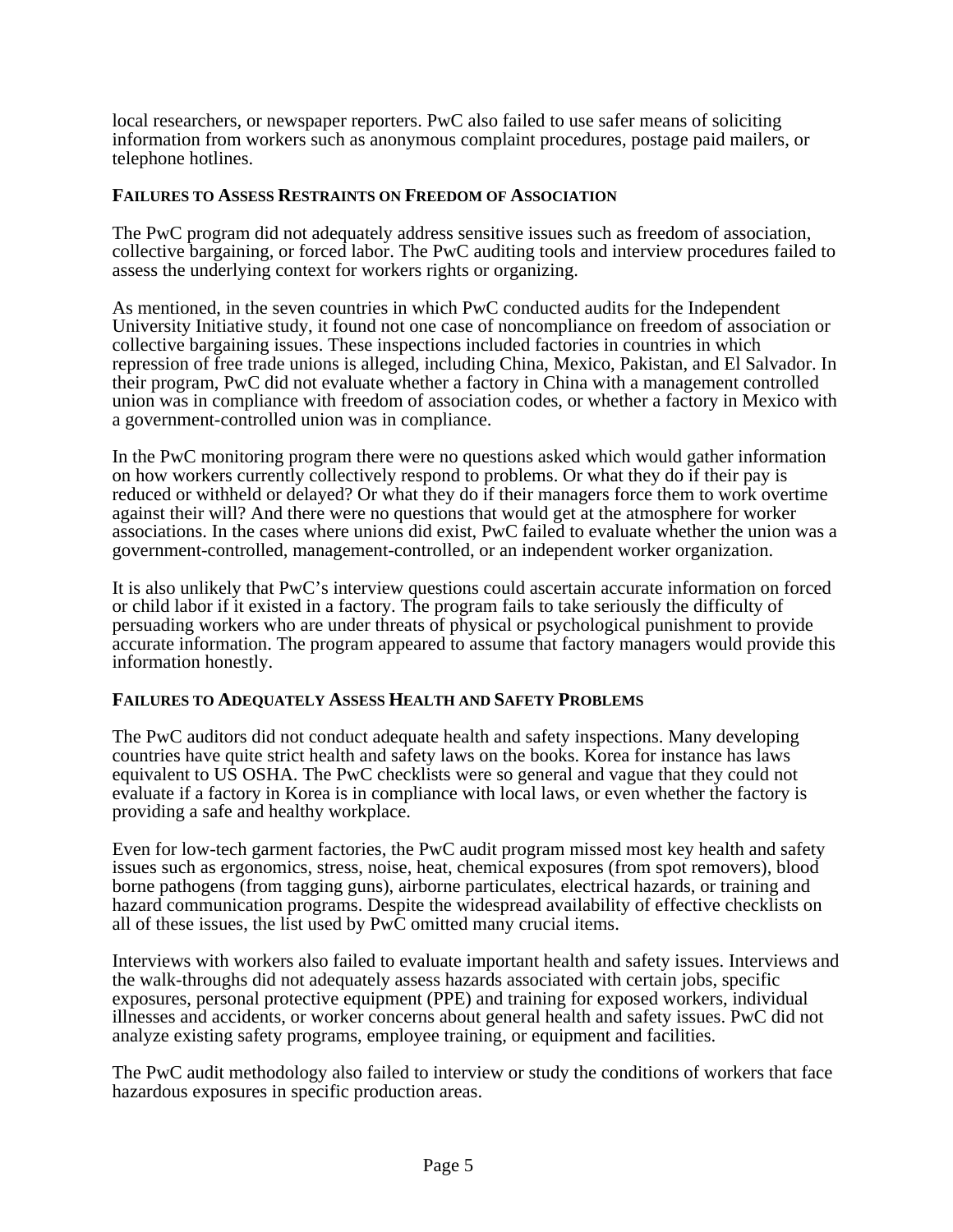## **FAILURES TO ADEQUATELY ANALYZE WAGES AND HOURS**

PwC's audit methods also failed to adequately analyze wages and hours issues in these factories. As labor inspectors can attest, there are many, many ways to avoid paying workers their mandated wages. What is on the official books is often different than what workers are actually paid.

PwC did not attempt to identify whether common strategies for paying sub-minimum wages were in use, nor did they prepare workers to answer questions on which they would have detailed information. The PwC program is not specific enough to gather information such as the number of hours worked in a recent week or the number of pieces sewn on a given day. If available, these data could be compared with figures provided by management to begin to assess its credibility.

The PwC audit program also did a poor job of analyzing deductions from pay. There are many tricks to deducting fees from wages. The audit program did not assess whether workers understood all of the deductions on their pay slips, or compare these to what workers believed they were being paid.

The PwC auditors failed to inquire about or explain discrepancies in time cards such as handwritten times for workers in the China factory. The time noted to start the shift was recorded by the time clock, but the time-out (when the workers ended their shift) was written by hand for several weeks. PwC did not evaluate who or how time cards are controlled. They did not verify that the workers themselves were punching in and out.

As mentioned, in China the PwC auditors actually had the factory managers enter working time data into PwC's spreadsheet. Managers could easily manipulate this data while entering it into PwC spreadsheets. The auditors did not compare individual worker's time cards to management reported hours.

In Korea, the auditors did not use a spreadsheet during the factory visit. Wages and hours were analyzed by hand, and similarly depended on management reported information.

### **INCOMPLETE FACTORY INSPECTION PRACTICES**

Actual factory walk-through inspections were extremely brief and cursory. In the Korean factory, the factory walk-around lasted only 30 minutes (out of a total 5.5 hours at the factory). The PwC auditors analyzed only very basic life safety issues, checking fire safety issues, blocked aisles, and bathroom cleanliness. The visual inspection was not systematic. Factory managers accompanied PwC during the entire inspection.

PwC auditors did not appear to have adequate knowledge of occupational health issues or hazard recognition. The auditors used no monitoring or sampling equipment such as simple sound level meters, tape measures (to check aisle and exit widths), current pens (to assess electrical hazards), or even a temperature gauge. The monitors did not use a checklist for health and safety issues.

#### **FLAWED REPORTING**

PwC's system for reporting the findings of its audits also leads to problems. The monitoring summary reports that PwC provides to its clients – in this case the university study team - are too condensed to be meaningful. The reports reviewed for the factories I visited in China and Korea do not convey an accurate picture of the conditions in these factories. They miss many major issues, and paint a false impression of the factory's compliance with local laws.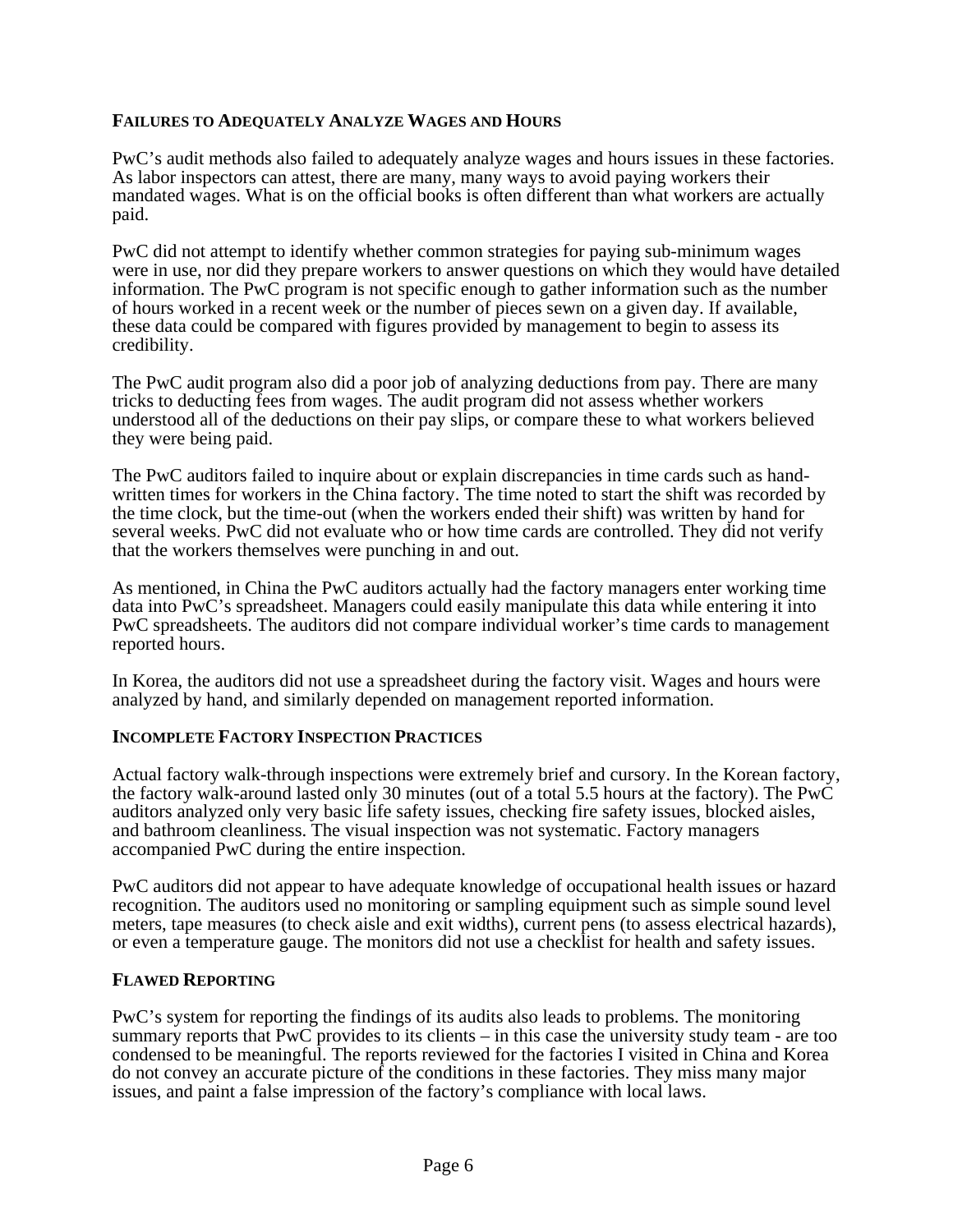The reports do not provide enough information to seriously assess firms along important performance practices, or to analyze best practices and worst practices. The PwC reports present a simple analysis of compliance versus noncompliance. The auditing process does not provide enough information to evaluate the complex issues facing workers in different political and economic contexts around the world.

PwC also appears to cut and paste liberally from their reports. Language from reports on two factories in Korea were identical in places, as was language from reports on two different factories in China. Language identical to the Chinese reports was even found in a PwC audit of a shirt printing factory in Wisconsin.

Nike recently made public three PwC reports (available at www.nikebiz.com). These highlight how little information is actually provided in the PwC reports.

### **CONCLUSIONS AND RECOMMENDATIONS**

Monitoring can be an important component of efforts to enforce labor laws and codes of conduct around the world. Proper monitoring can identify problems in contractor factories, measure and evaluate performance, and help to chart strategies for improving conditions. However, flawed monitoring can also do more harm than good. It can divert attention from the real issues in a factory, provide a falsely positive impression of factory performance, certify that a company is "sweat-free" based on very limited evidence, and actually disempower the very workers it is meant to help.

PwC is now one of the key corporate players in labor practice monitoring. The company conducts more audits than any other company in the world, and is a powerful participant in several monitoring and certification schemes. However, if the three cases reviewed for this report indicate the state of their art, there is much reason for concern about PwC's monitoring systems and findings.

PwC's monitoring is flawed in a number of important regards. While the company's auditors were able to find minor problems in the factories I inspected with them, they consistently overlooked larger, more important issues. PwC's audit reports glossed over problems with freedom of association and collective bargaining, overlooked serious violations of health and safety standards, and failed to report common problems in wages and hours.

In my opinion, these problems go beyond the level of poorly trained auditors and flawed audit protocols. The significant and seemingly systematic biases in PwC's methodologies call into question the company's very ability to conduct monitoring that is truly independent.

And while there is no one perfect way to monitor a factory, there are clearly better and worse monitoring practices. One clear recommendation from this research is that monitoring systems such as PwC's must be much more transparent and accountable. The confidential nature of PwC's audits allows the company to produce reports that exclude many sources of information, cannot be verified by other researchers or NGOs, and fail to support broader public efforts to improve factory conditions.

Universities and corporations implementing monitoring systems should commit to making their factory audits and auditing methodologies public to support this kind of transparency, accountability, and verification.

Consumers obviously need to be able to compare factories and firms through harmonized or comparable audits. Procedures are thus needed to compare monitors and their monitoring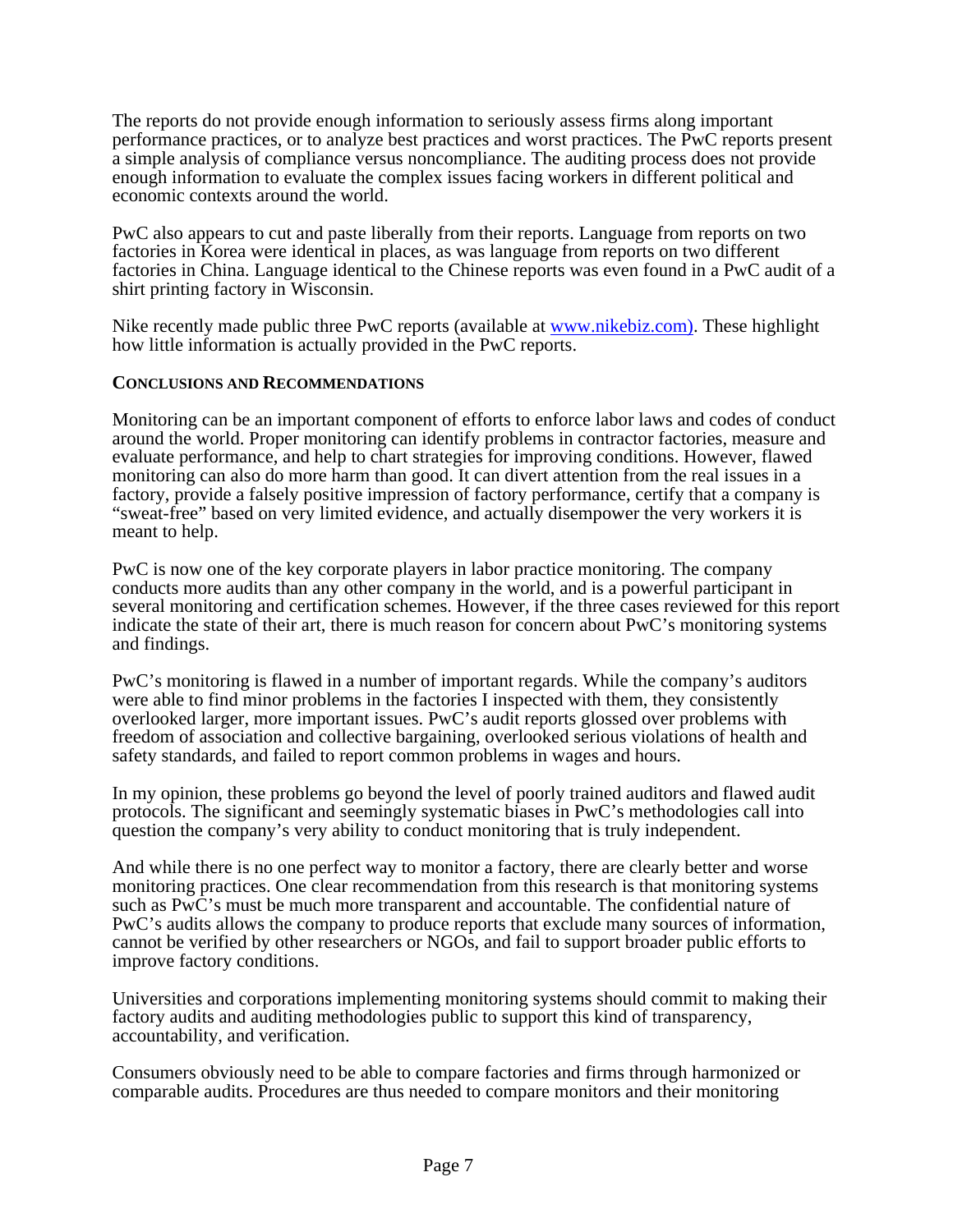methods. This kind of harmonization and accountability exists in the financial auditing field, but not in the labor practice arena.

There is also a need to establish systems which insulate against conflicts of interest for monitors. Monitors who have a financial relationship with companies they are auditing – such as through accounting or consulting services – should be excluded from monitoring these same company's labor and environmental practices.

It is also critical that workers be involved more centrally in monitoring practices. Workers are almost always closest to problems in a factory. They should thus play a central role in analyzing and reporting on working conditions. Workers should be given clear assurances and protections for reporting problems, and local NGOs and worker-support organizations should be involved in monitoring and verifying these conditions.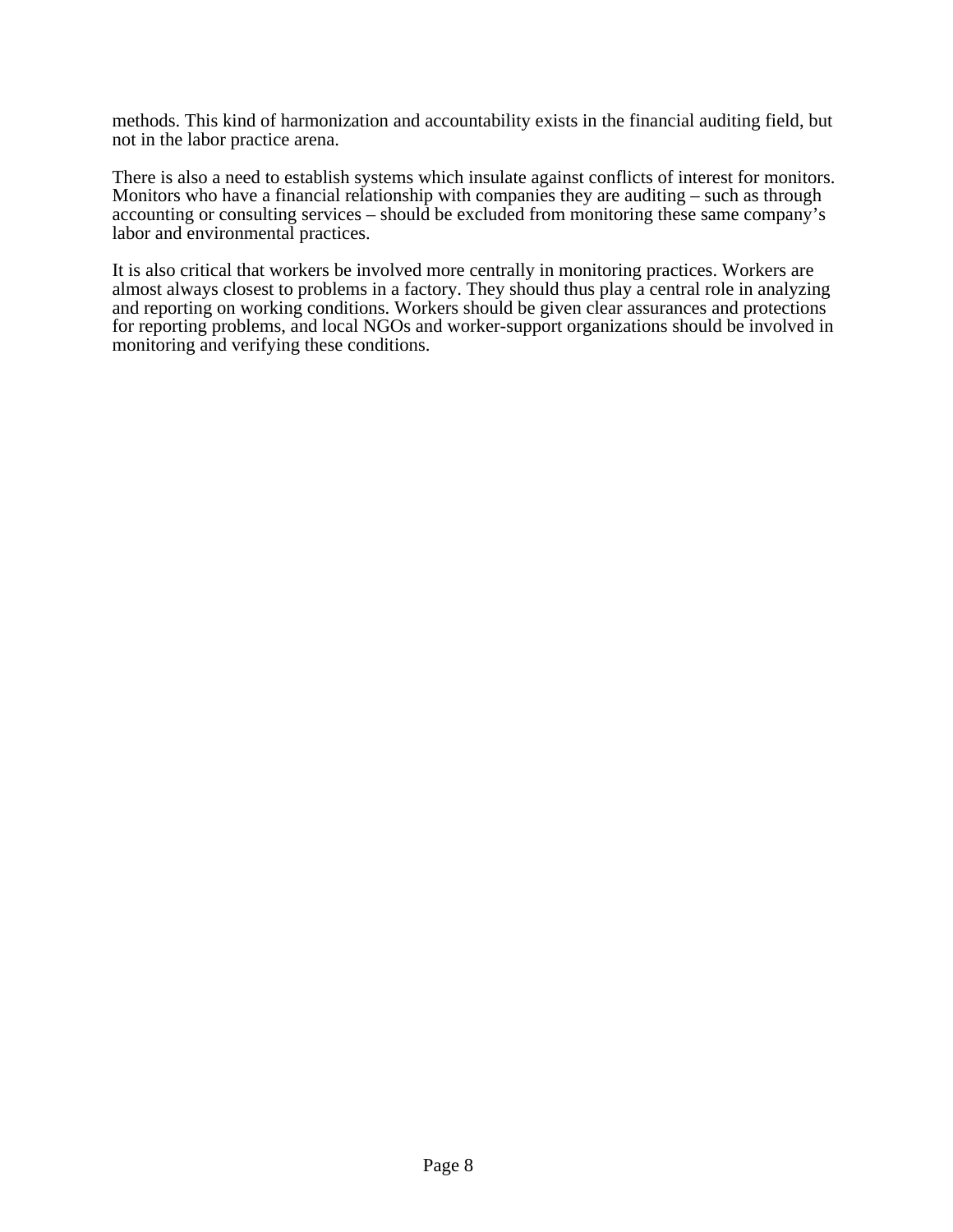# **APPENDIX A EXAMPLES OF PWC MONITORING PRACTICES**

# **Shanghai, China Factory**

On June 15<sup>th</sup>, 2000, I inspected a 300 worker garment factory outside of Shanghai with two PwC auditors. The PwC auditors were both financial accountants with short-term training in social auditing. The factory included knitting operations, fabric finishing, dyeing, sewing, and packing. The factory exported 100% of its products to customers in the US, Europe, and Japan. The factory's main product is knit apparel. During the inspection I was able to evaluate factory conditions and analyze PwC's auditing protocols and methods.

The PwC inspection began with an opening meeting with factory managers in which PwC auditors explained the process of the inspection, what would be covered, and how. Auditors asked factory managers a series of overview questions on factory practices and compliance with local laws on hours of work, freedom of association, forced labor, wages, etc.

## **Walk-Around**

The PwC auditors then conducted a 45 minute walk-around inspection of the factory floor to evaluate health and safety and other issues. The factory walk-around inspection for this factory was completely unsystematic. The inspection started at the end of the production line, and jumped around from section to section. The auditors did not use checklists. The PwC auditors took almost no notes during the walk-around. The auditors clearly had little training on how to do a health and safety audit.

The auditors did note a number of health and safety issues in the factory, many after they noticed I was looking at a particular hazard. However, the auditors missed more health and safety issues than they found, including:

- Blocked aisles in the knitting room and fire exits.
- Inadequate worker health protections in the dyeing section. Workers were wearing flip-flop sandals around the hot-dye machines. Workers did not have respiratory protection while pouring dyes into mixers.
- No machine guarding of large chains and sprockets on a polar fleece machine, and machine guards missing on many sewing machines.
- No information on chemical use in the factory. No labels explaining the contents or health effects of the spot cleaners used in the plant. No evaluation of respiratory protection for workers using chemicals.
- Failure to provide mesh metal gloves to workers using hand cutting tools.
- No needle guards on sewing machines.
- Over-crowded dorms with inadequate bathroom facilities. The dormitory had 12 women to a room and 48 women per floor. Each floor only had one bathroom, and each bathroom had only two shower heads and four toilet stalls.

### **Worker Interviews**

PwC auditors selected 15 workers to be interviewed from the factory floor during the walkaround. These were selected based on "looking young." PwC then selected 10 names from the payroll list based again on age or low pay. This seemed to me to be a questionable sampling method, as this selects only the most vulnerable and weakest workers to interview. These workers are less likely to know about general practices or trends in the factory, or to complain about problems. PwC then gave this list of 25 names to the factory manager. The human resources department then pulled together the workers' contracts, pay-roll, and time-cards.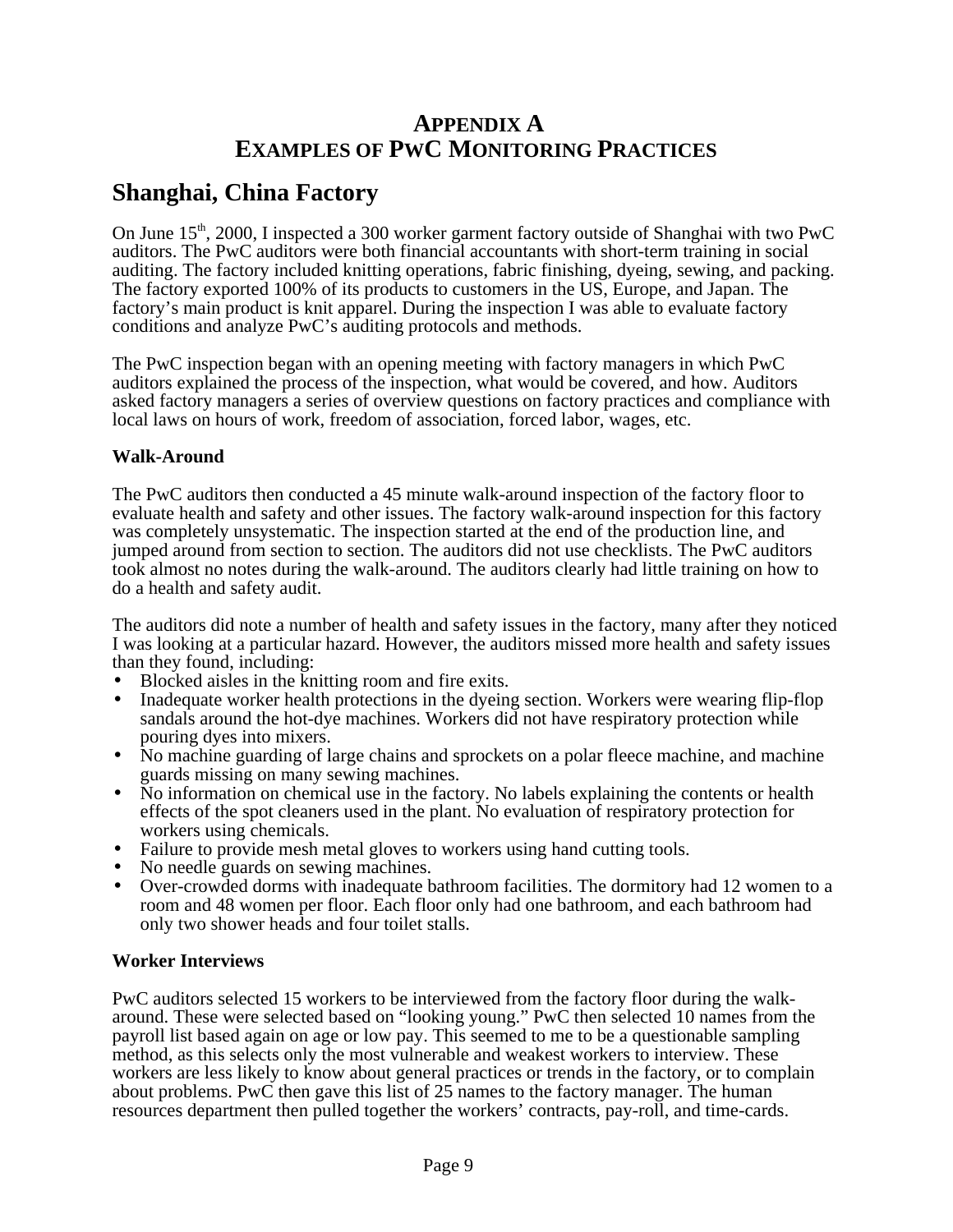One of the PwC auditors conducted all of the interviews. Each interview was based on a standard survey instrument. Interviews last 7-10 minutes per worker. By the end of the 3.5 hours of interviewing, the PwC auditor was extremely tired and asked the questions in a rote fashion. The auditor seldom looked up at the workers while reading the questions and recording the answers. The auditor did not attempt to build rapport with workers. She did not ask where they were from or how long they had been in the factory, or even which section of the plant they worked in.

The PwC auditor actually answered some of the questions in the survey without asking the worker, assuming she knew the answer without asking. She did not follow-up on uncommon answers. She never supplemented the survey with additional questions (as they are instructed to do) to obtain a better understanding of conditions. The auditor was also embarrassed to ask several questions in the survey related to discipline and so skipped those questions.

The PwC auditor recorded one of two answers for every worker regarding working hours. She wrote either 50 or 60 hours per week for every worker. The auditor also filled out the same answer for every worker on starting time and quitting time, and required hours of work. She wrote no information on overtime or days off. This information was clearly inaccurate based on an analysis of worker's time cards which I examined on site.

The health and safety information from the interviews was largely useless. For example, not one worker mentioned a health problem. Workers did not seem to understand the questions about personal protective equipment. The auditor failed to explain concepts that the workers did not understand.

The questions on freedom of association did not address the actual situation in the factory (and in China for that matter). The PwC auditor did not explain what a union is, or what role workers might play in it. Because the factory has a management run union, the PwC auditors found no problems on freedom of association. Questions regarding collective bargaining were skipped entirely.

In the concluding meeting and report, the PwC auditor summarized what she learned from interviewing the 25 worker interviews. She noted only two things: "Seven workers don't know how to use fire extinguishers. Some workers don't have copies of their ID cards."

### **Payroll analysis:**

As mentioned, PwC asked the factory's managers to input the data on wages and hours into the PwC spreadsheet.

The PwC auditor reviewed 1 to 2 months of timecards. The auditor did not find any problems with the time cards. However, even based on a very cursory review, I found a number of significant problems, including timecards that weren't signed by workers, timecards that were almost identical, making it look like one person was punching in for others, and timecards that were hand-written.

From the timecards reviewed it was clear that many workers were working far in excess of maximum overtime laws. One worker worked 316.5 hours and 20 consecutive days in April, while the legal maximum is 204 hours per month. Another worker worked 303.5 hours and 12 consecutive days. The factory manager explained, "Timecards are just used to make sure workers show up on time."

The factory's payment system operates according to a piece rate system. In sewing for instance, the workers get paid according to a production quota, as well as being evaluated by managers on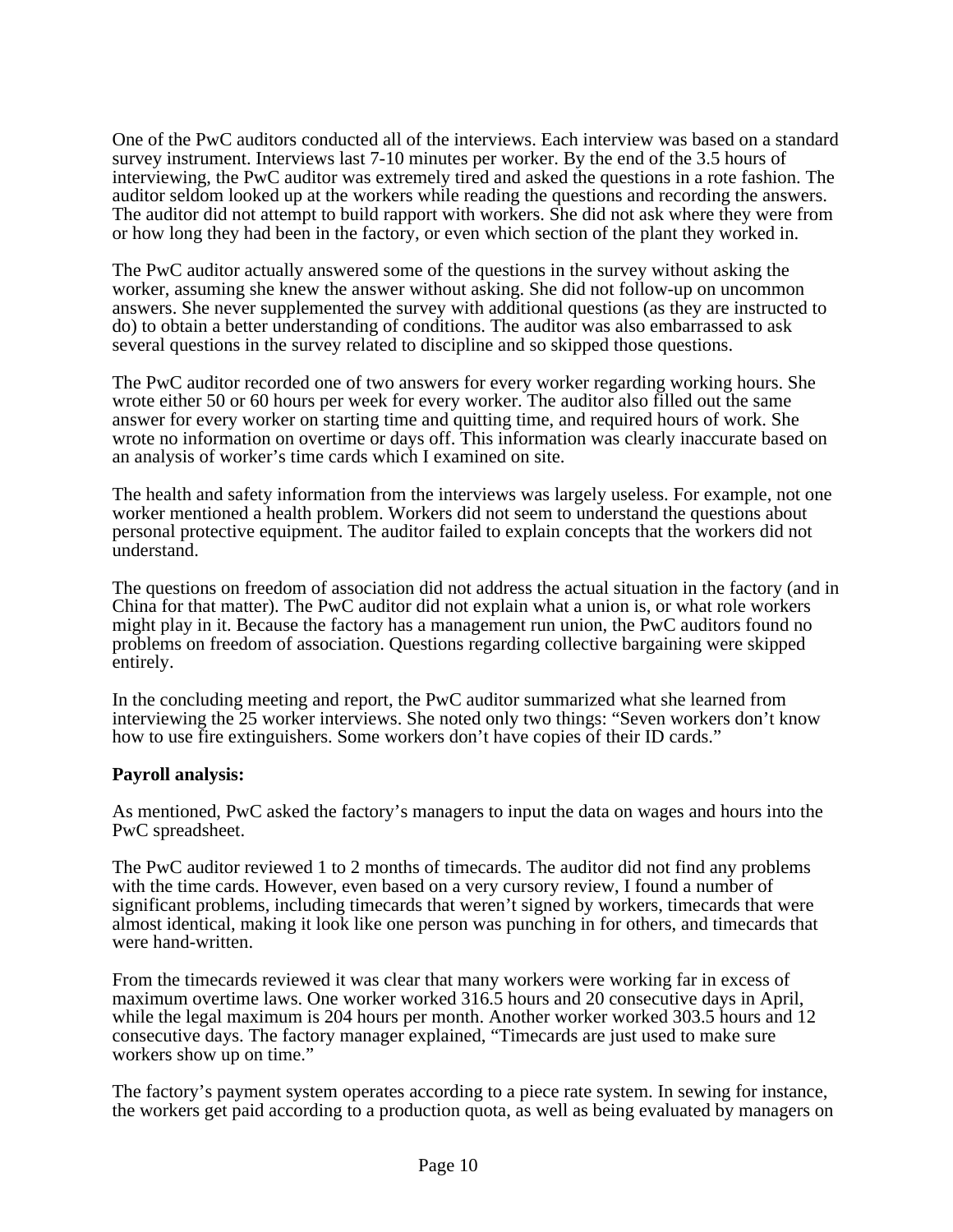quality, timeliness, and extra production. Under the piece-rate system, salary has little connection to the working hours.

By using the piece rate system, the factory was violating local laws and university codes on overtime wages. And while PwC did note that overtime pay was "not properly compensated," they did not analyze the underlying payment system which leads to this or recommend changes. Under the piece rate system, some workers were also likely being paid below the minimum wage during normal working hours. PwC failed to analyze this. When asked about the obvious solution to the overtime pay problem – paying workers the legally mandated pay rate of 150% – one PwC auditor explained simply, "It is not possible to multiply the piece rate by 1.5" for overtime work.

## **Concluding Meeting**

The PwC auditors ended the day with a meeting with factory managers to discuss the problems identified during the day and to present a list of recommended corrective actions. They noted the most obvious problems and asked the factory managers to resolve these.

PwC found:

- The factory is in "acceptable" legal compliance.
- 20 cases of overtime violations.
- 20 cases of overtime pay violations.
- Cases of exceeding the 6 consecutive day rule.
- No violations of freedom of association or collective bargaining
- No violations of child labor.
- No violations of forced labor.
- No cases of discrimination.
- No problems with disciplinary practices.
- A list of minor health and safety issues, including:
	- There were no emergency lights installed in the workshops or the canteen.
	- There was no alarm system installed in the facility.
	- No emergency evacuation plan was posted in some workshops.
	- Exits in knitting and sewing workshops were locked during working hours.
	- Several employees sampled were not trained in the use of fire extinguishers.
	- Some workshop exits did not have "Exit" signs installed. Some doors not used as an exit were not marked as "Not an Exit".
	- There was no water supply in the male washroom near the canteen.
	- No knife guards were installed on the cutting machines.
	- Workers in knitting workshop were not provided with earplugs and masks.

As PwC stated in their final report, the factory manager "accepted all findings and recommendations and proactively expressed his intention to enhance and modify current practices to ensure that all of the findings from the monitoring visit will be corrected in their new facility as a matter of priority."

The PwC auditors then went on to verbally recommend how the factory could circumvent overtime laws, explaining that the factory can apply for a waiver of maximum hours from the provincial government during the peak season in order to legally exceed overtime laws.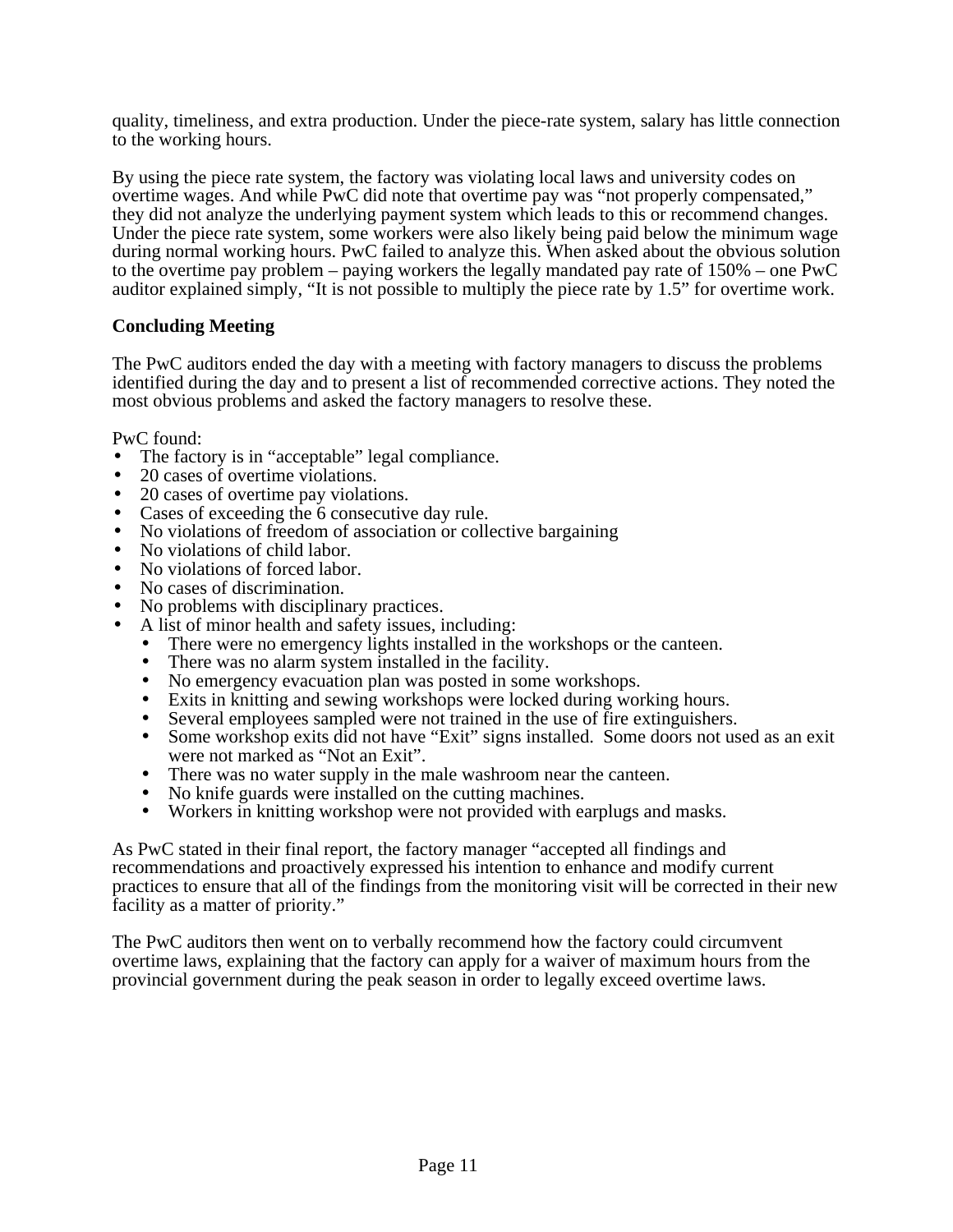# **Seoul, Korea Factory**

On June  $21<sup>st</sup>$ , 2000, I inspected a 60 worker garment factory in Seoul, Korea with two PwC auditors. These two male auditors were accountants with short-term training in social auditing. The factory was primarily a sewing factory for football jerseys and sweatshirts. The factory had cutting, sewing, cleaning, ironing, and packing operations. The factory exports 100% of its products.

# **Opening Meeting**

The PwC auditors asked the manager a list of questions on the factory's production and his treatment of workers. They asked for instance, if he used any involuntary labor or child labor? Whether there were any cases of harassment or discrimination in the factory? Whether the workers were allowed to freely associate and form a union? Whether there were any health and safety problems in the factory? To each question on this list the manager either answered "No, of course not," or joked with the auditors about how he likes to oppress the workers.

## **Walk-Around**

The factory floor inspection lasted 30 minutes for this factory. The factory's president accompanied the PwC auditors around the factory and answered questions.

The auditors noted a small number of health and safety issues in the plant, including "toilets were not marked 'Gents' and 'Ladies,'" and a warehouse (actually a closet) should be marked "Danger" on the door. The PwC auditors missed more issues than they found.

For instance, they completely overlooked the use of spot cleaners called "Benzol" and "Pull Out #2." Benzol is a trade name for Benzene, a carcinogenic cleaner. Pull-Out #2 contains methylene chloride and percloroethylene, also carcinogens. All of these chemicals have been banned by the licensee sourcing from this factory. PwC failed to identify this use of banned substances.

PwC also failed to note that workers were not provided adequate protections while using these chemicals. The ventilation for the chemical spraying area was inadequate. Personal protective equipment was inadequate. Workers had no training in chemical handling. In addition, sewing machines lacked needle guards and some sewing machine belts were unguarded.

### **Interviews**

Workers were selected off the factory floor for interviews. The president of the factory actually wrote down the names of the workers and then went and got them for each interview. Workers were selected based on looking young or having low wages.

Most of the workers in this factory were women between the ages of 30 and 50. Both of the PwC auditors were young men.

The interviews were conducted in a hallway just outside the main work room. Interviews lasted 15 to 25 minutes each. The factory president went and got each worker and brought them into the hallway where the interviews took place.

The PwC auditor skipped entirely over the sections of the survey on Freedom of Association and Collective Bargaining (Section C), child labor (Section D) and forced labor (Section E). The PwC auditor explained "there is no union in this factory, so I don't need to ask these questions."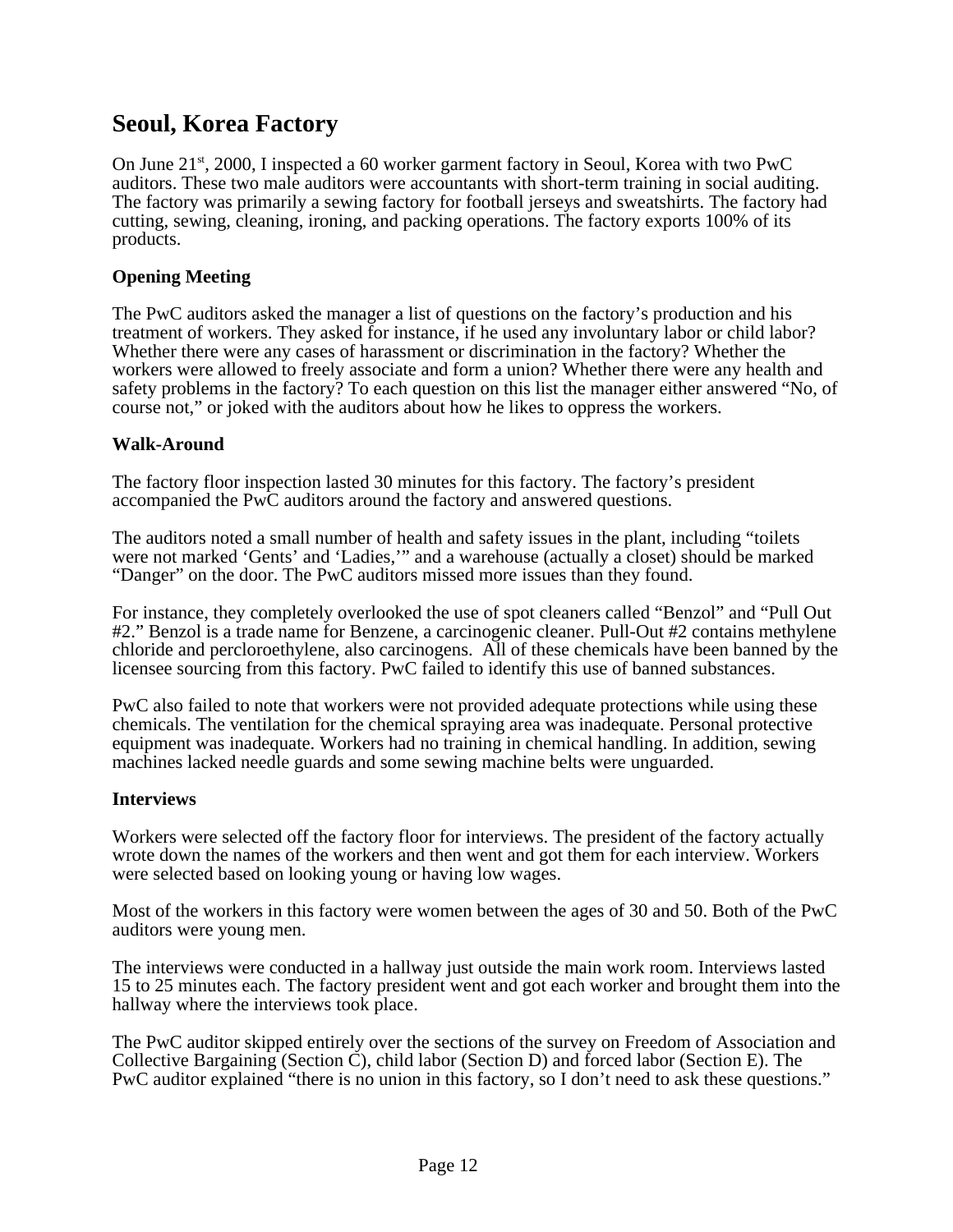The auditors reported the factory was in compliance with Freedom of Association and Collective Bargaining standards.

One of the PwC auditors was uncomfortable interviewing the workers and laughed when he asked the questions on disciplinary action (questions 49 and 54), and when he asked questions on access to toilets (question  $70$ ).

The interviews revealed that workers did not understand the contents of the licensee's Code of Conduct. When asked what was in the code, workers answered with a range of guesses from "environment" to "child labor."

None of the workers knew that overtime was required to be paid at 150% of normal working hours. Workers explained that this factory does not pay overtime.

The PwC auditor often lumped questions together (such as all of Section F on Non-Discrimination), then marked all of the answers the same.

The PwC auditor completely missed the health and safety issues associated with one of the workers interviewed regarding use of the benzene-based spot cleaners. He did not think to ask this woman about the chemicals she uses or the health impacts she has experienced. The auditor also failed to ask about the use of "Pull Out #2."

## **Closing Meeting**

In the closing meeting, the PwC auditors primarily joked with the factory manager and discussed the few problems they identified, including:

- The factory wasn't paying required medical insurance.
- The factory wasn't paying required pension.
- ß The factory needed to install a sign for the storage room with dangerous materials, and signs for the toilets.

The auditors did note verbally several problems with time cards. However, they explained that these inconsistencies "are not a violation but it should be improved." The manager explained the "We don't really use the time cards. So we sometimes fill them out by hand. Sometimes there is an additional 10 or 20 minutes here or there."

The auditors also verbally discussed the lack of records on paying overtime at the required 150% rate. The PwC auditors recommended that "you pay a 'bonus' instead of paying overtime." PwC essentially advised the company on how to circumvent the local labor law by not paying overtime.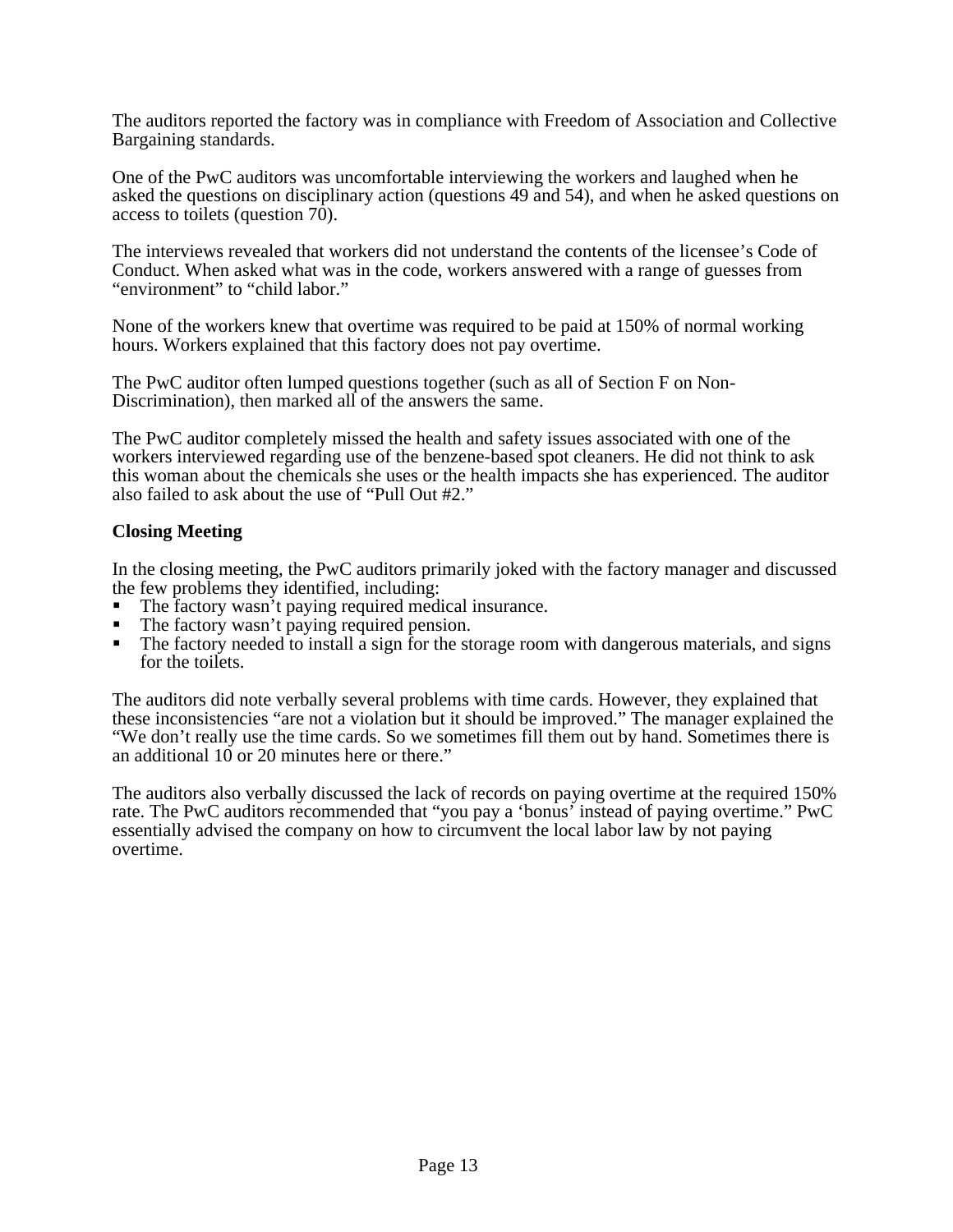# **Jakarta, Indonesia Factory**

On July  $1^{st}$ , 2000 I inspected a garment factory just outside of Jakarta, Indonesia that produces university apparel for several prominent licensees. According to factory managers, PwC had inspected this factory at least two times in the last year, including one occasion with a student involved in a Nike auditing project.

Neither Nike nor the factory would provide me with a copy of the PwC audits of this factory. However, based on my discussions with Nike and Reebok (which also contracts from the factory), it is clear that PwC failed to identify major health and safety issues in this plant.

As in the Korean factory, this factory was using a benzene-based chemical called "Benzol" for spot removal and another product called "Pull Out #2" which contains methylene chloride and perchloroethylene. Approximately 20 workers were being exposed to Benzol in the factory. Use of these chemicals is against Nike and Reebok's company policies.

In this factory, there was no chemical information sheet, Material Safety Data Sheet, or other information on the potential health impacts of exposure to Benzol. The managers were unable (or unwilling) to provide even a label or empty container showing what was in Benzol.

I asked the workers exposed to this substance if they had any information on the chemicals or their health impacts. In each case, the workers said that they didn't think there were any health effects from the chemicals. This lack of worker training is particularly troubling because of the potentially fatal effects of exposure to benzene.

In addition, there was inadequate personal protective equipment for the workers using Benzol. Benzene can be absorbed through the skin and yet no proper gloves were being worn by employees handling Benzol. A small number of respirators were available, however, these were either being worn incorrectly or not at all. Out of six workers using Benzol in one small work room, two had on respirators (although these were clearly not fitting tightly and thus not providing any protection) and one left her respirator hanging on a wall. Ventilation was also inadequate in this area. The factory had no respiratory protection program in place for these workers.

Other health and safety problems identified in this factory included: noise problems in the embroidery section; a lack of machine guarding in the warehouse; a lack of machine guarding on band-knives in the cutting room, and failures to post safety signs in the Indonesian language.

PwC staff have reportedly stated that they were not paid to look at health and safety issues in this factory, only management documentation. This however, once again, calls into question the independent nature and comprehensiveness of PwC's auditing process. This case shows that auditors often only evaluate the issues that they are paid by the manufacturers to evaluate.